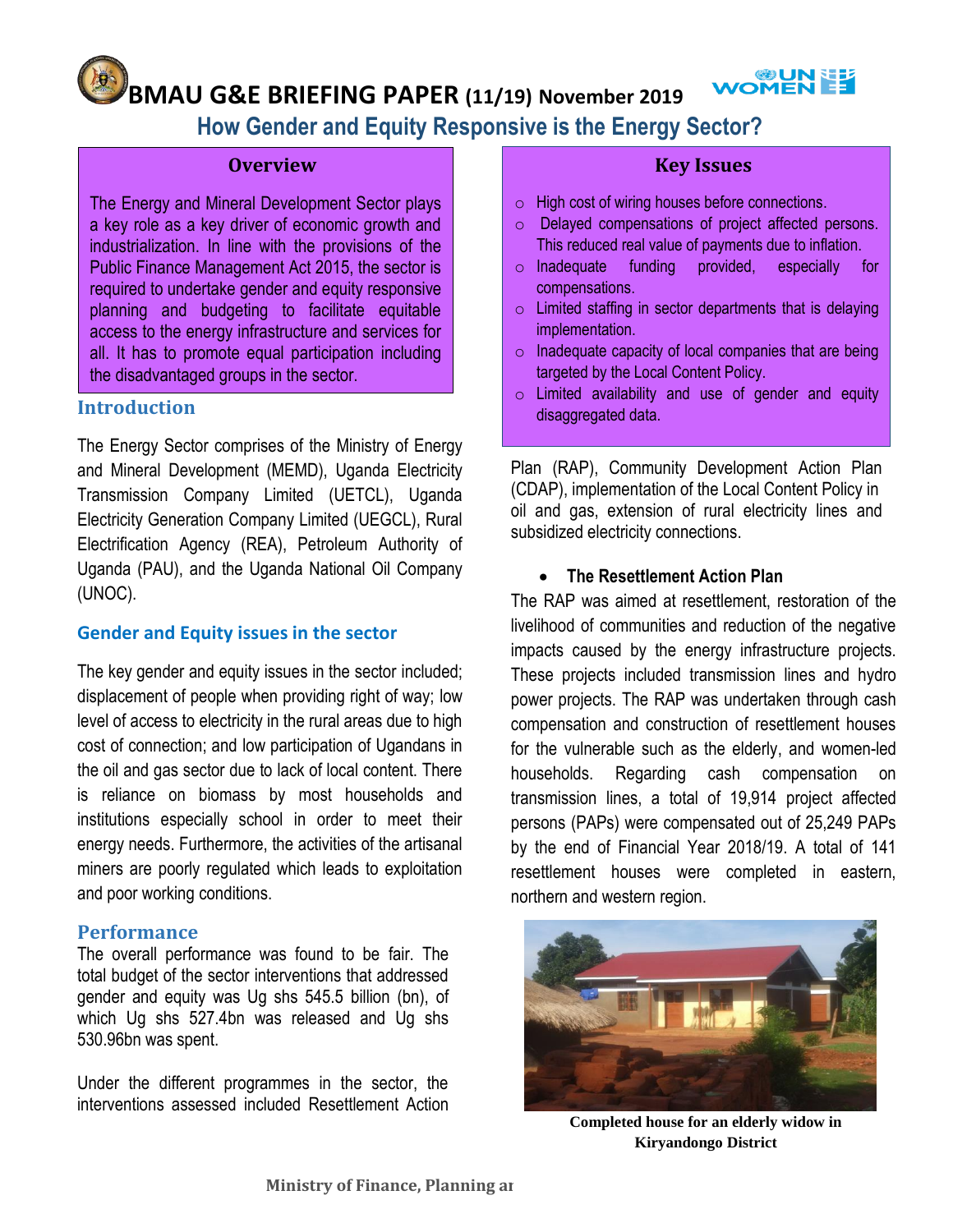

# **BMAU G&E BRIEFING PAPER (11/19) November 2019**

## **Community Development Action Plan(CDAP)**

Under the hydropower projects, the CDAP focused on improvement of social service facilities in the project areas. Under the Isimba power project, a total of 7 boreholes, 12 VIP latrines with 5 stances, 23 classroom blocks, one workshop block, and 16 staff quarters were constructed at schools and health centers in Kayunga and Kamuli districts. CDAP under Karuma power project had not commenced due to a funding shortfall.

## **Implementation of the Local Content Policy**

The objective of the national content policy is promoting the participation of Ugandans and local companies by building their expertise and skills in the oil and gas sector. In order to capture the readiness for oil and gas participation, a total of 635 companies incorporated in Uganda were registered on the National Supplier Database against a target of 435. The National Oil and Gas Talent Register also recorded 105 employers and 1,451 individuals ready for deployment in the gas sector. A total of 230 Small Medium Enterprises (SMEs) were trained in health, safety, environment, business and bid management and 1,245 people from the local communities in Albertine region received technical and practical skills such as plumbing, welding, wiring and fitting.

## **Regulation, Registration, Re-organization and Sensitization of Small Scale Artisanal Miners**

The intervention targeted artisanal small miners (ASMs) who work under exploitation and poor health conditions. The ASMs registered for ease in monitoring their activities. A total of 7,663 ASMs and 112 ASMs associations (68 in Karamoja, 24 in Mubende and 20 in Ntungamo) were registered. The target was 5,000 ASMs registered. As part of reorganization of the mining area, 30% of the mining area in Mubende was assigned to ASMs.

On sensitization, 2,720 ASMs were trained in environment, community, legal and regulatory framework, health and safety, enterprise and exploration skills in the districts of Entebbe, Mbale, Gulu, Fort Portal, Buhweju and Mubende. This was short of the planned target of 5,000 ASMs. To promote health and safety, the miners are required to set up mercury purification rooms, and cyanide use was limited to holders of location licenses who buy the unpurified gold from the ASMs.

# **Extension of the electricity grid to the underserved rural areas**

The rural electrification programme has continued to intensify efforts to expand the grid coverage in underserved rural areas as an equity intervention. A total of 5,283km (2,747km Low Voltage and 2,536Km Medium Voltage) were added to the grid in the different areas across the country. However, most of the grid extensions were in western, central and eastern regions. The West Nile region did not benefit during the financial year.

## **Implementation of the Free Connection Policy**

The Free Connection Policy is a ten-year intervention (2018-2027) by the Rural Electrification Agency (REA) to address the low connection rate by subsidizing the upfront costs required for connection for a no-pole and pole service of a single phase connection. It targets connecting 300,000 customers annually, achieving 30% proportion of households accessing power from the national grid by 2020 and 60% access to electricity by 2027.

During the FY 2018/19, a total of 149,831 households were connected to the grid through this intervention against a planned target of 120,457 connections. This was partly responsible for an increase in the national access to electricity to 28%.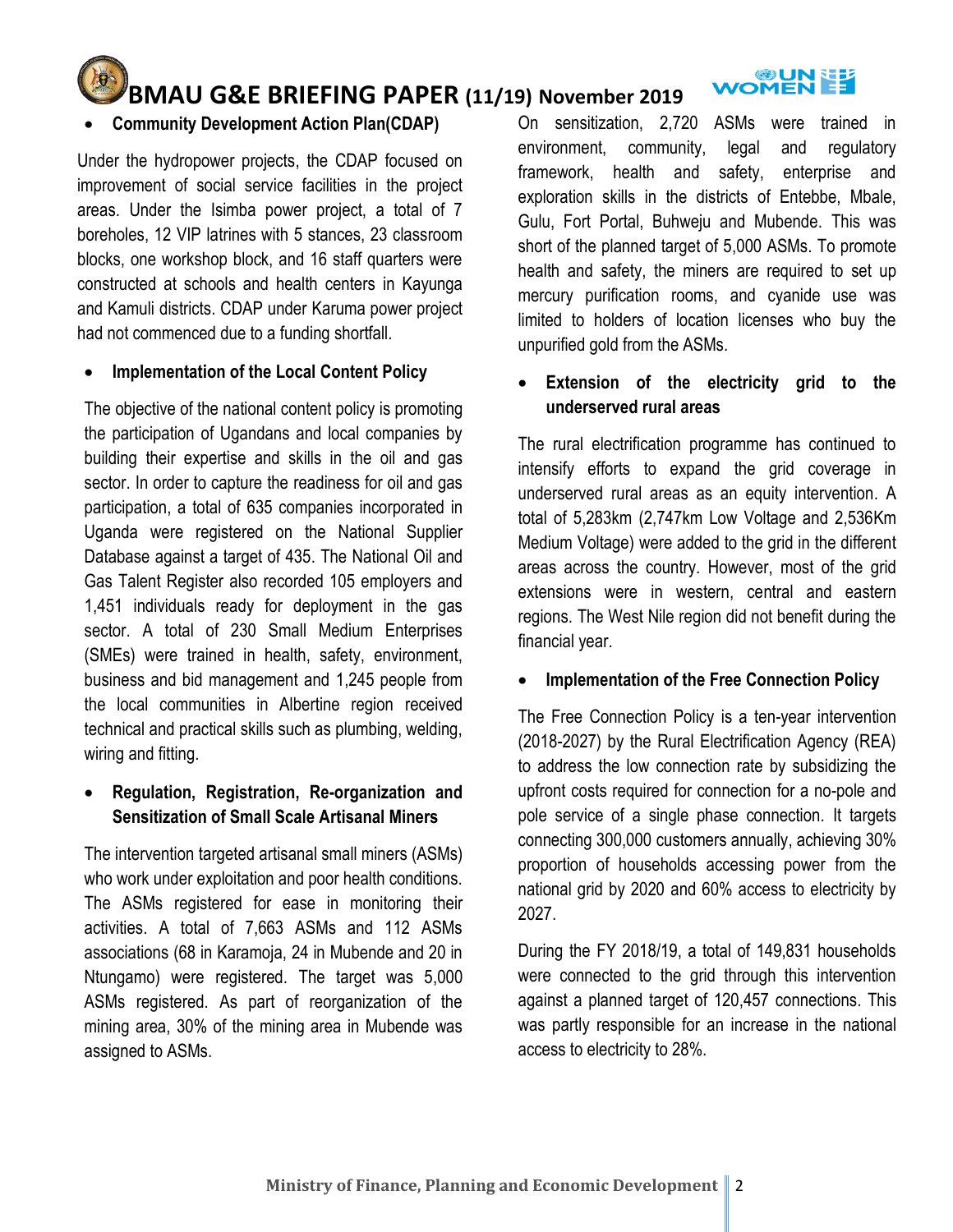

# **BMAU G&E BRIEFING PAPER (11/19) November 2019**

## **Promotion of renewable energy and energy efficiency**

This aimed at distribution of improved cook stoves to Institutions and trainings on renewable energy. Five institutional cook stoves were provided to five selected schools: four in central and one in western Uganda. Two solar water heating systems were provided at two health centers in Buvuma and Kamuli districts. Training on sustainable use of biomass was also carried out for 215 charcoal producers in northern and central region.

However, the provision of cooking stoves needs to be expanded to cover more schools due to the high fuel burden they face especially for cooking.

# **Sector institutional mechanisms to implement gender and equity**

Overall, the sector was found to have inadequate internal mechanisms to promote gender and equity. All the sector agencies i.e MEMD, UETCL, UEGCL, PAU and UNOC did not have specific gender specific policies and were being guided by the National Gender Policy, 2007. Other gender related facilities such as child care centers or breastfeeding centers for mothers were absent. Although all the sector agencies referred to sexual harassment in their staff manuals, there were no clearly outlined procedures on how to report such cases, and no records of previously reported cases are available.

# **Implementation Challenges**

The challenges encountered in the process of implementation of the gender and equity interventions were;

## **1. High cost of house wiring**

The cost of conventional wiring remains high at an average cost of Ug shs 200,000 per household, which is unaffordable for the poor. Most of the connections (87.2%) were made by UMEME (table 1) which operates mostly in the urban and peri-urban areas. The

other service providers that operate in most of the rural areas connected only 12.8% of the households.

#### **Table 1: Connections made by the respective service providers during the FY 2018/19**

| <b>Service Provider</b>                           | No. of<br>connections |
|---------------------------------------------------|-----------------------|
| Bundibugyo Electricity Cooperative Society (BECS) | 749                   |
| Kilembe Investments Limited (KIL)                 | 1,798                 |
| Kalangala Infrastructure Services Limited (KIS)   | 449                   |
| Kyegegwa Rural Energy Cooperative                 | 1,198                 |
| Society (KRECS)                                   |                       |
| Pader-Abim Community Multi-Purpose                | 599                   |
| Electric Cooperative Society (PACMECS)            |                       |
| Uganda Electricity Distribution Company           | 10,638                |
| Limited (UEDCL)                                   |                       |
| <b>UMEME</b>                                      | 130,652               |
| <b>West Nile Rural Electrification Company</b>    | 3,895                 |
| (WENRECo)                                         |                       |
|                                                   |                       |

*Source: REA*

# **2. Delay in resurvey and re-evaluation of compensation**

The long period taken to pay PAPs after valuation of their land led to rejection of compensation rates in some cases. The PAPs felt the value of compensation was low hence requiring resurveying and reevaluation. However, the resurveying and reevaluation of the rates delayed. This led to slow progress on the compensation process, hostility among the PAPs, and court injunctions. For example, on the Tororo-Lira transmission line, only 39 PAPs out of a total 4,701 were compensated during the FY with 163 PAPs rejecting compensation.

## **3. Funding shortfalls**

The funding shortfalls led to slow progress on CDAP and RAP activities. For example, on CDAP, the construction of a church and mosque for the community and building of resettlement houses for the vulnerable persons in Karuma did not commence because the CDAP funds were diverted to Isimba power project. Even the funds for Isimba HPP CDAP were not